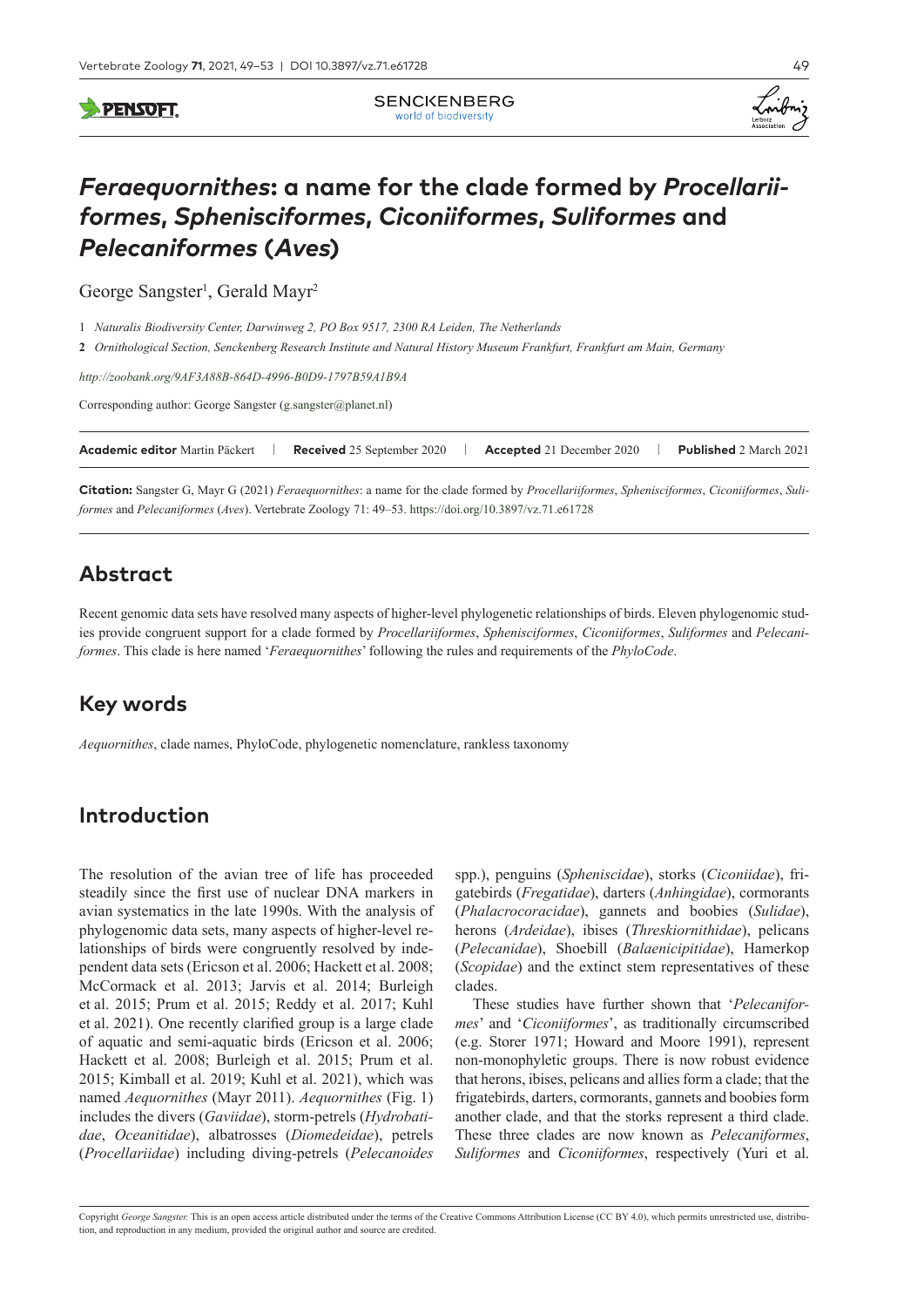

**Figure 1.** Consensus phylogeny of aquatic and semi-aquatic birds (based on Hackett et al. 2008, Burleigh et al. 2015, Prum et al. 2015, Reddy et al. 2017, Kimball et al. 2019, Kuhl et al. 2021). All bird vignettes are in the public domain ([https://publicdomain](https://publicdomainvectors.org)[vectors.org\)](https://publicdomainvectors.org).

2013; Mayr 2017; Kimball et al. 2019; Kuhl et al. 2021), although Cracraft (2013) used the name Pelecaniformes for a group that combines all three clades. A sister group relationship of *Procellariiformes* and *Sphenisciformes* is also well-supported (Hackett et al. 2008; McCormack et al. 2013; Jarvis et al. 2014; Burleigh et al. 2015; Kuramoto et al. 2015; Prum et al. 2015; Reddy et al. 2017; Kimball et al. 2019; Kuhl et al. 2021), and this clade has been named *Procellariimorphae* (Livezey and Zusi 2007).

Evidence for a clade formed by *Procellariiformes*, *Sphenisciformes*, *Ciconiiformes*, *Suliformes* and *Pelecaniformes* consists of multiple phylogenomic data sets generated in eleven studies, and is summarized in Table 1. This clade has not been named yet, unlike many other novel clades that are now widely supported (Sangster 2005a, 2005b; Mayr 2011; Suh et al. 2011; Ericson 2012; Yuri et al. 2013; Prum et al. 2015).

The stability of taxonomic names above the superfamily rank has long been problematic because their availability and priority was not governed by any nomenclatural code. In the mid 1980s, taxonomists begun proposing, discussing and using phylogenetic definitions for clade names (e.g. Gauthier 1986; Rowe 1987; De Queiroz and Gauthier 1992; Bryant 1994; Lee 1996; Padian et al. 1999). This grew out of the recognition that the current rank-based systems of nomenclature (e.g. ICZN 1999) are poorly suited to regulate the names of clades. These

discussions about phylogenetic nomenclature have led to the development of the *PhyloCode* which went through several preliminary versions that appeared online between 2000 and 2019. The publication of the *PhyloCode*  (v6; Cantino and De Queiroz 2020), which came into effect in June 2020 with the publication of the companion volume *Phylonyms* (De Queiroz et al. 2020) and the RegNum online database (Cellinese and Dell 2020), now provides an opportunity to formalize and stabilize clade names. The *PhyloCode* provides rules for the express purpose of naming clades through explicit reference to phylogeny (Cantino and De Queiroz 2020). The purpose of this note is to define a name for the clade formed by *Procellariiformes*, *Sphenisciformes*, *Ciconiiformes*, *Suliformes* and *Pelecaniformes* following the rules and requirements of the *PhyloCode*.

#### *Feraequornithes*, **new clade name**

#### **RegNum registration number: 416**

**Definition**. The least-inclusive crown clade containing *Pelecanus onocrotalus* Linnaeus, 1758 (Pelecaniformes) and *Procellaria aequinoctialis* Linnaeus, 1758 (*Procel-*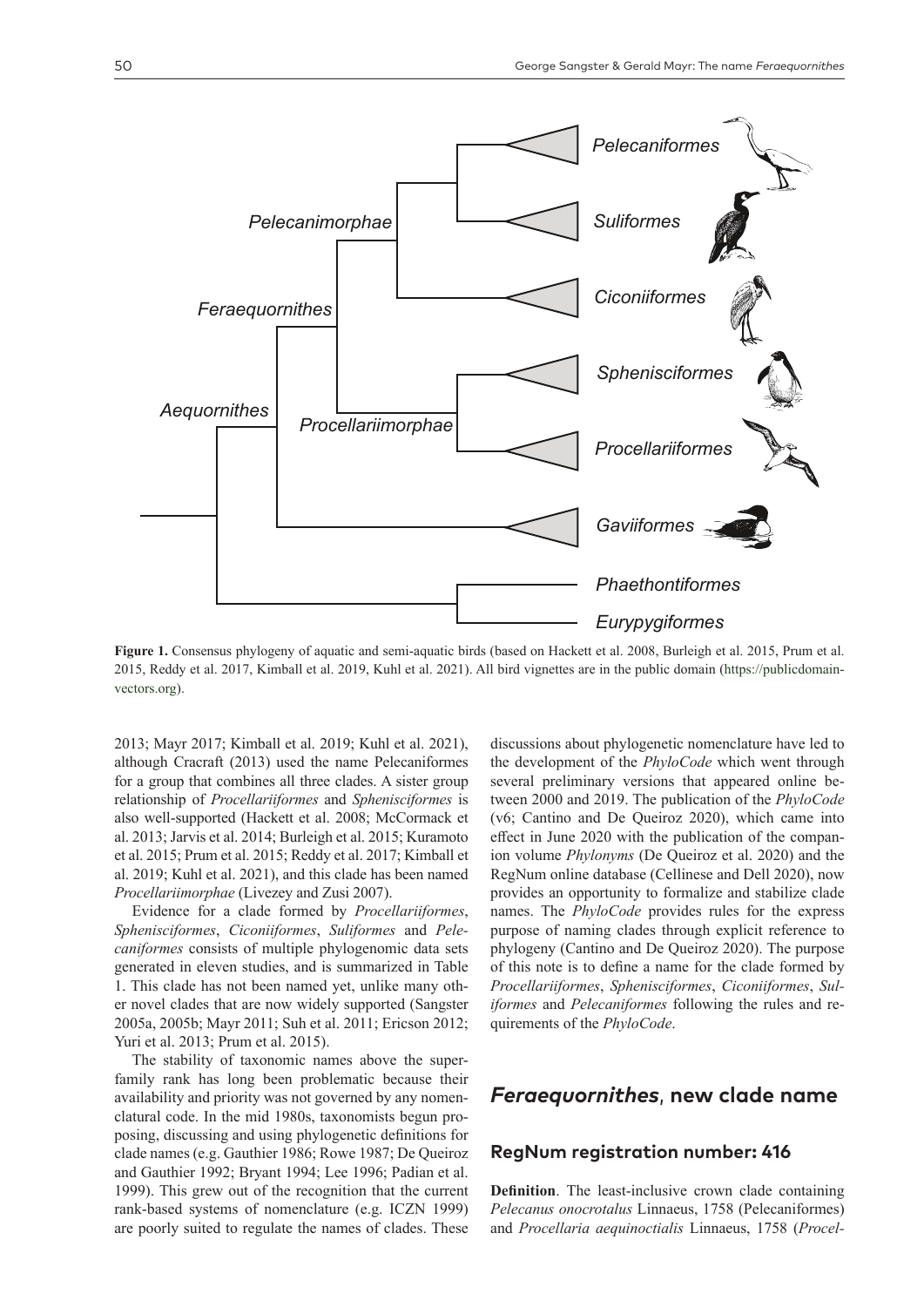| ra-Hasegawa approximate likelihood ratio test. |                                                                 |                           |
|------------------------------------------------|-----------------------------------------------------------------|---------------------------|
| <b>Source</b>                                  | Data type(s)                                                    | <b>Support</b>            |
| Hackett et al. (2008)                          | 19 nuclear loci                                                 | 94% ML bootstrap          |
| McCormack et al. (2013)                        | 1541 ultra-conserved elements                                   | 100% ML bootstrap; 1.0 PP |
| Jarvis et al. $(2014)$                         | 8251 exon loci, 2516 intron loci, 3769 ultra-conserved elements | 100% exaML bootstrap      |
| Burleigh et al. (2015)                         | 25 nuclear loci, mitochondrial DNA                              | 73% ML bootstrap          |
| Kuramoto et al. (2015)                         | 30 retroposon presence/absence loci                             | P < 0.001                 |
| Prum et al. $(2015)$                           | 259 anchored nuclear loci                                       | $1.0$ PP                  |
| Suh et al. (2015)                              | 2118 retroposon presence/absence loci                           | (not given)               |
| Reddy et al. (2017)                            | 54 nuclear loci                                                 | $\geq$ 95% ML bootstrap   |

 $(2.5 \text{ million analyzed} \text{le patterns})$  100% (SH-aLRT)

Liu et al. (2018) 63 nuclear protein-coding loci 99% ML bootstrap Kimball et al. (2019) supertree 100% MRP bootstrap

Kuhl et al. (2021) noncoding 3-prime untranslated region (3'UTR) sequences

**Table 1.** Phylogenomic support for the clade formed by *Procellariiformes*, *Sphenisciformes*, *Ciconiiformes*, *Suliformes* and *Pelecaniformes*. ML, maximum likelihood; PP, posterior probability; MRP, matrix representation with parsimony; SH-aLRT, Shimodai-

*lariiformes*). This is a minimum-crown-clade definition. Abbreviated definition: min crown ∇(*Pelecanus onocrotalus* Linnaeus, 1758 & *Procellaria aequinoctialis* Linnaeus, 1758).

**Etymology**. Coined from a combination of *Aequornithes* with the Latin adverb *fere*, meaning "almost" or "near", in reference to the fact that the clade includes almost all *Aequornithes* except *Gaviiformes*.

**Reference phylogeny**. For the purpose of applying the definition of *Feraequornithes*, Figure 3 in Kuhl et al. (2021) should be regarded as the primary reference phylogeny. Figure 1 in Prum et al. (2015) may be regarded as a secondary reference phylogeny.

**Composition**. Feraequornithes includes the herons (*Ardeidae*), ibises (*Threskiornithidae*), pelicans (*Pelecanidae*), Shoebill (*Balaenicipitidae*), Hamerkop (*Scopidae*), frigatebirds (*Fregatidae*), darters (*Anhingidae*), cormorants (*Phalacrocoracidae*), gannets and boobies (*Sulidae*), storks (*Ciconiidae*), storm-petrels (*Hydrobatidae*, *Oceanitidae*), albatrosses (*Diomedeidae*), petrels (*Procellariidae*) including diving petrels (*Pelecanoides* spp.), and penguins (*Spheniscidae*). This clade comprises 310- 350 extant species, listings of which are given in Dickinson and Remsen, (2013) and Gill et al. (2020). Accounts of extinct groups (*Diomedeoididae*, *Plotopteridae*) are provided by Olson and Hasegawa (1979), De Pietri et al. (2010), Mayr and Smith (2012), Mayr (2017) and Mayr et al. (2021).

**Diagnostic apomorphies**. Members of this clade possess long, slit-like nostrils in juveniles (Mayr 2017). These are absent in extant *Sphenisciformes* and *Procellariiformes*, but occur in adults of long-beaked fossil stem group *Sphenisciformes* (Ksepka et al. 2008; Mayr et al. 2017). Possibly correlated with the latter trait, the beak of adult birds of most representatives of the clade exhibits furrows along its lateral surfaces, which begin at the rostral end of the nostril (these furrows are absent in the Ciconiidae

and weakly developed in the Ardeidae). Kuramoto et al. (2015) listed eight apomorphic retroposons (Chicken Repeat 1 insertions), which are found on chromosomes 1, 1A, 2, 5 and 20.

**Comment**. *Pelecanus onocrotalus* Linnaeus, 1758 and *Procellaria aequinoctialis* Linnaeus, 1758 were selected as reference taxa, because these are the type species of the genera *Pelecanus* and *Procellaria*, respectively. A nodebased (minimum-crown-clade) definition was selected because there is very strong, congruent support for the basal dichotomy within *Feraequornithes* in recent molecular analyses (Hackett et al. 2008; McCormack et al. 2013; Jarvis et al. 2014; Burleigh et al. 2015; Kuramoto et al. 2015; Prum et al. 2015; Suh et al. 2015; Reddy et al. 2017; Kimball et al. 2019; Kuhl et al. 2021).

### **Acknowledgements**

We are grateful to two anonymous reviewers and the associate editor, Martin Päckert, for their constructive comments on a previous draft of this manuscript.

### **References**

- Bryant HN (1994) Comments on the phylogenetic definition of taxon names and conventions regarding the naming of crown clades. Systematic Biology 43: 124–130.<https://doi.org/10.2307/2413585>
- Burleigh JG, Kimball RT, Braun EL (2015) Building the avian tree of life using a large-scale, sparse supermatrix. Molecular Phylogenetics and Evolution 84: 53–63. [https://doi.org/10.1016/j.ympev.2-](https://doi.org/10.1016/j.ym%C2%ADpev.%C2%AD%C2%AD%C2%AD2%C2%AD0%C2%AD1%C2%AD4.12.003) [014.12.003](https://doi.org/10.1016/j.ym%C2%ADpev.%C2%AD%C2%AD%C2%AD2%C2%AD0%C2%AD1%C2%AD4.12.003)
- Cantino PD, De Queiroz K (2020) International Code of Phylogenetic Nomenclature (PhyloCode). CRC Press, Boca Raton.
- Cellinese N, Dell C (2020) RegNum –The international clade names repository. Available from: <https://www.phyloreg-num.org> (November 9, 2020)
- Cracraft J (2013) Avian higher-level relationships and classification: Nonpasseriforms, pp. xxi–xliii in: Dickinson EC, Remsen JV Jr (eds)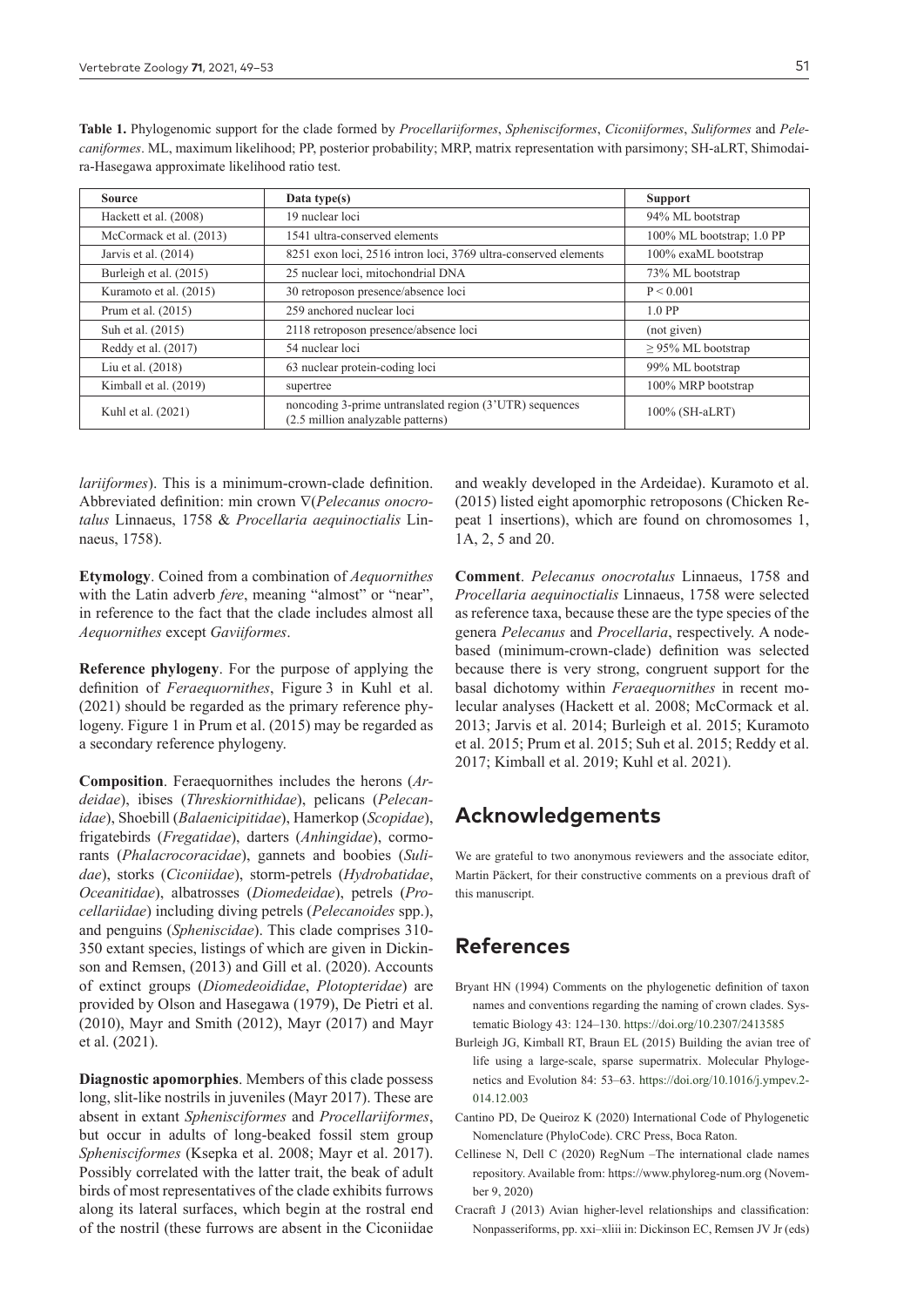The Howard and Moore complete checklist of the birds of the world. Fourth edition, vol. 1: Non-passerines. Aves Press, London.

- De Pietri VL, Berger J-P, Pirkenseer C, Scherler L, Mayr G (2010) New skeleton from the early Oligocene of Germany indicates a stem− group position of diomedeoidid birds. Acta Palaeontologica Polonica 55: 23–34.<https://doi.org/10.4202/app.2009.0069>
- De Queiroz K, Gauthier J (1992) Phylogenetic taxonomy. Annual Reviews in Ecology and Systematics 23: 449–480. [https://doi.org/10.](https://doi.org/%C2%AD10.%C2%AD1%C2%AD14%C2%AD6/annurev.es.23.110192.002313) [1146/annurev.es.23.110192.002313](https://doi.org/%C2%AD10.%C2%AD1%C2%AD14%C2%AD6/annurev.es.23.110192.002313)
- De Queiroz K, Cantino P, Gauthier J (eds) (2020) Phylonyms: a Companion to the PhyloCode. CRC Press, Boca Raton.
- Dickinson EC, Remsen Jr JV (eds) (2013) The Howard and Moore complete checklist of the birds of the world. Fourth edition, vol. 1: Non-Passerines. Aves Press, London.
- Ericson PGP (2012) Evolution of terrestrial birds in three continents: biogeography and parallel radiations. Journal of Biogeography 39: 813–824.<https://doi.org/10.1111/j.1365-2699.2011.02650.x>
- Ericson PGP, Anderson CL, Britton T, Elzanowski A, Johansson US, Källersjö M, Ohlson JI, Parsons TJ, Zuccon D, Mayr G (2006) Diversification of *Neoaves*: integration of molecular sequence data and fossils. Biology Letters 2: 543–547. [https://doi.org/10.1098/rsbl.2-](https://doi.org/10.1098/rsbl.%C2%AD2%C2%AD0%C2%AD0%C2%AD6%C2%AD.0523) [006.0523](https://doi.org/10.1098/rsbl.%C2%AD2%C2%AD0%C2%AD0%C2%AD6%C2%AD.0523)
- Gauthier J (1986) Saurischian monophyly and the origin of birds. Memoirs of the California Academy of Sciences 8: 1–55.
- Gill F, Donsker D, Rasmussen P (eds) (2020) IOC World Bird List (v10.2). [http://www.worldbirdnames.org.](http://%E2%80%8Bwww.%E2%80%8Bworldbirdnames.%E2%80%8Borg) [https://doi.org/10.14344/](https://doi.org/10.14344/IOC.ML.10.2) [IOC.ML.10.2](https://doi.org/10.14344/IOC.ML.10.2) [accessed 24 August 2020]
- Hackett SJ, Kimball RT, Reddy S, Bowie RCK, Braun EL, Braun MJ, Chojnowski JL, Cox WA, Han K-L, Harshman J, Huddleston CJ, Marks BD, Miglia KJ, Moore WS, Sheldon FH, Steadman DW, Witt CC, Yuri T (2008) A phylogenomic study of birds reveals their evolutionary history. Science 320: 1763–1768. [https://doi.org/10.1126/](https://doi.org/10.1126/science.1157704) [science.1157704](https://doi.org/10.1126/science.1157704)
- Howard R, Moore A (1991) A Complete Checklist of the Birds of the world. Second Edition. Academic Press, London.
- International Commission on Zoological Nomenclature [ICZN] (1999) International Code of Zoological Nomenclature. The International Trust for Zoological Nomenclature, London. Available from: [https://](https://www.iczn.org/the-code/the-international-code-of-zoological-nomenclature/the-code-online) [www.iczn.org/the-code/the-international-code-of-zoological-no](https://www.iczn.org/the-code/the-international-code-of-zoological-nomenclature/the-code-online)[menclature/the-code-online](https://www.iczn.org/the-code/the-international-code-of-zoological-nomenclature/the-code-online) (November 9, 2020)
- Jarvis ED, Mirarab S, Aberer AJ, Li B, Houde P, Li C, Ho SYW, et al. (2014) Whole-genome analyses resolve early branches in the tree of life of modern birds. Science 346: 1320–1331. [https://doi.org/](https://doi.org/%C2%AD1%C2%AD0.1126/science.1253451) [10.1126/science.1253451](https://doi.org/%C2%AD1%C2%AD0.1126/science.1253451)
- Kimball RT, Oliveros CH, Wang N, White ND, Barker FK, Field DJ, Ksepka DT, Chesser RT, Moyle RG, Braun MJ, Brumfield RT, Faircloth BC, Smith BT, Braun EL (2019) A phylogenomic supertree of birds. Diversity 11(7): 109.<https://doi.org/10.3390/d11070109>
- Ksepka DT, Clarke JA, DeVries TJ, Urbina M (2008) Osteology of *Icadyptes salasi*, a giant penguin from the Eocene of Peru. Journal of Anatomy 213: 131–147. [https://doi.org/10.1111/j.1469-7580.20-](https://doi.org/10.1111/j.1469-7580.%C2%AD2%C2%AD0%C2%AD0%C2%AD8.00927.x) [08.00927.x](https://doi.org/10.1111/j.1469-7580.%C2%AD2%C2%AD0%C2%AD0%C2%AD8.00927.x)
- Kuhl H, Frankl-Vilches C, Bakker A, Mayr G, Nikolaus G, Boerno ST, Klages S, Timmermann B, Gahr M (2021) An unbiased molecular approach using 3'UTRs resolves the avian family-level tree of life. Molecular Biology and Evolution, 38: 108–127. [https://doi.org/10.](https://doi.org/%C2%AD10.%C2%AD1%C2%AD0%C2%AD9%C2%AD3/molbev/msaa191) [1093/molbev/msaa191](https://doi.org/%C2%AD10.%C2%AD1%C2%AD0%C2%AD9%C2%AD3/molbev/msaa191)
- Kuramoto T, Nishihara H, Watanabe M, Okada N (2015) Determining the position of storks on the phylogenetic tree of waterbirds by ret-

roposon insertion analysis. Genome Biology and Evolution 7: 3180– 3189.<https://doi.org/10.1093/gbe/evv213>

- Lee MSY (1996) Stability in meaning and content of taxon names: an evaluation of crown-clade definitions. Proceedings of the Royal Society of London B 263: 1103–1109. [https://doi.org/10.1098/rs](https://doi.org/10.1098/r%C2%ADs%C2%ADpb.%C2%AD1996.0162)[pb.1996.0162](https://doi.org/10.1098/r%C2%ADs%C2%ADpb.%C2%AD1996.0162)
- Liu Y, Liu S, Yeh CF, Zhang N, Chen G, Que P, Dong L, Li SH (2018) The first set of universal nuclear protein-coding loci markers for avian phylogenetic and population genetic studies. Scientific Reports 8: 15723.<https://doi.org/10.1038/s41598-018-33646-x>
- Livezey BC, Zusi RL (2007) Higher-order phylogeny of modern birds (Theropoda, Aves: Neornithes) based on comparative anatomy. II. Analysis and discussion. Zoological Journal of the Linnean Society 149: 1–95. <https://doi.org/10.1111/j.1096-3642.2006.00293.x>
- Mayr G (2011) *Metaves*, *Mirandornithes*, *Strisores* and other novelties – a critical review of the higher-level phylogeny of neornithine birds. Journal of Zoological Systematics and Evolutionary Research 49: 58–76. <https://doi.org/10.1111/j.1439-0469.2010.00586.x>
- Mayr G (2017) Avian Evolution: The Fossil Record of Birds and its Paleobiological Significance. Wiley-Blackwell, Chichester.
- Mayr G, De Pietri VL, Love L, Mannering AA, Scofield RP (2017) A well-preserved new mid-Paleocene penguin (*Aves*, *Sphenisciformes*) from the Waipara Greensand in New Zealand. Journal of Vertebrate Paleontology 37: e1398169. [https://doi.org/10.1080/02724634.2017.](https://doi.org/10.1080/02724634.2017.%C2%AD1%C2%AD398169) [1398169](https://doi.org/10.1080/02724634.2017.%C2%AD1%C2%AD398169)
- Mayr G, Goedert JL, De Pietri VL, Scofield RP (2021) Comparative osteology of the penguin-like mid-Cenozoic *Plotopteridae* and the earliest true fossil penguins, with comments on the origins of wing-propelled diving. Journal of Zoological Systematics and Evolutionary Research, 59: 264–276. <https://doi.org/10.1111/jzs.12400>
- Mayr G, Smith T (2012) Phylogenetic affinities and taxonomy of the Oligocene *Diomedeoididae*, and the basal divergences amongst extant procellariiform birds. Zoological Journal of the Linnean Society 166: 854–875. <https://doi.org/10.1111/j.1096-3642.2012.00858.x>
- McCormack JE, Harvey MG, Faircloth BC, Crawford NG, Glenn TC, Brumfield RT (2013) A phylogeny of birds based on over 1,500 loci collected by target enrichment and high-throughput sequencing. PLoS ONE 8(1): e54848. [https://doi.org/10.1371/journal.pon](https://doi.org/10.1371/journal.p%C2%ADo%C2%ADn%C2%ADe%C2%AD.%C2%AD0%C2%AD054848)[e.0054848](https://doi.org/10.1371/journal.p%C2%ADo%C2%ADn%C2%ADe%C2%AD.%C2%AD0%C2%AD054848)
- Olson SL, Hasegawa Y (1979) Fossil counterparts of giant penguins from the North Pacific. Science 206: 688–689. [https://doi.org/10.1-](https://doi.org/%C2%AD10%C2%AD.%C2%AD1%C2%AD1%C2%AD2%C2%AD6/science.206.4419.688) [126/science.206.4419.688](https://doi.org/%C2%AD10%C2%AD.%C2%AD1%C2%AD1%C2%AD2%C2%AD6/science.206.4419.688)
- Padian K, Hutchinson JR, Holtz TR (1999) Phylogenetic definitions and nomenclature of the major taxonomic categories of the carnivorous Dinosauria (Theropoda). Journal of Vertebrate Paleontology 19: 69– 80.<https://doi.org/10.1080/02724634.1999.10011123>
- Prum RO, Berv JS, Dornburg A, Field DJ, Townsend JP, Lemmon EM, Lemmon AR (2015) A comprehensive phylogeny of birds (*Aves*) using targeted next-generation DNA sequencing. Nature 526: 569– 573.<https://doi.org/10.1038/nature15697>
- Reddy S, Kimball RT, Pandey A, Hosner PA, Braun MJ, Hackett SJ, Han K-L, Harshman J, Huddleston CJ, Kingston S, Marks BD, Miglia KJ, Moore WS, Sheldon FH, Witt CC, Yuri T, Braun EL (2017) Why do phylogenomic data sets yield conflicting trees? Data type influences the avian tree of life more than taxon sampling. Systematic Biology 66: 857–879.<https://doi.org/10.1093/sysbio/syx041>
- Rowe T (1987) Definitions and diagnosis in the phylogenetic system. Systematic Zoology 36: 208–211. <https://doi.org/10.2307/2413270>